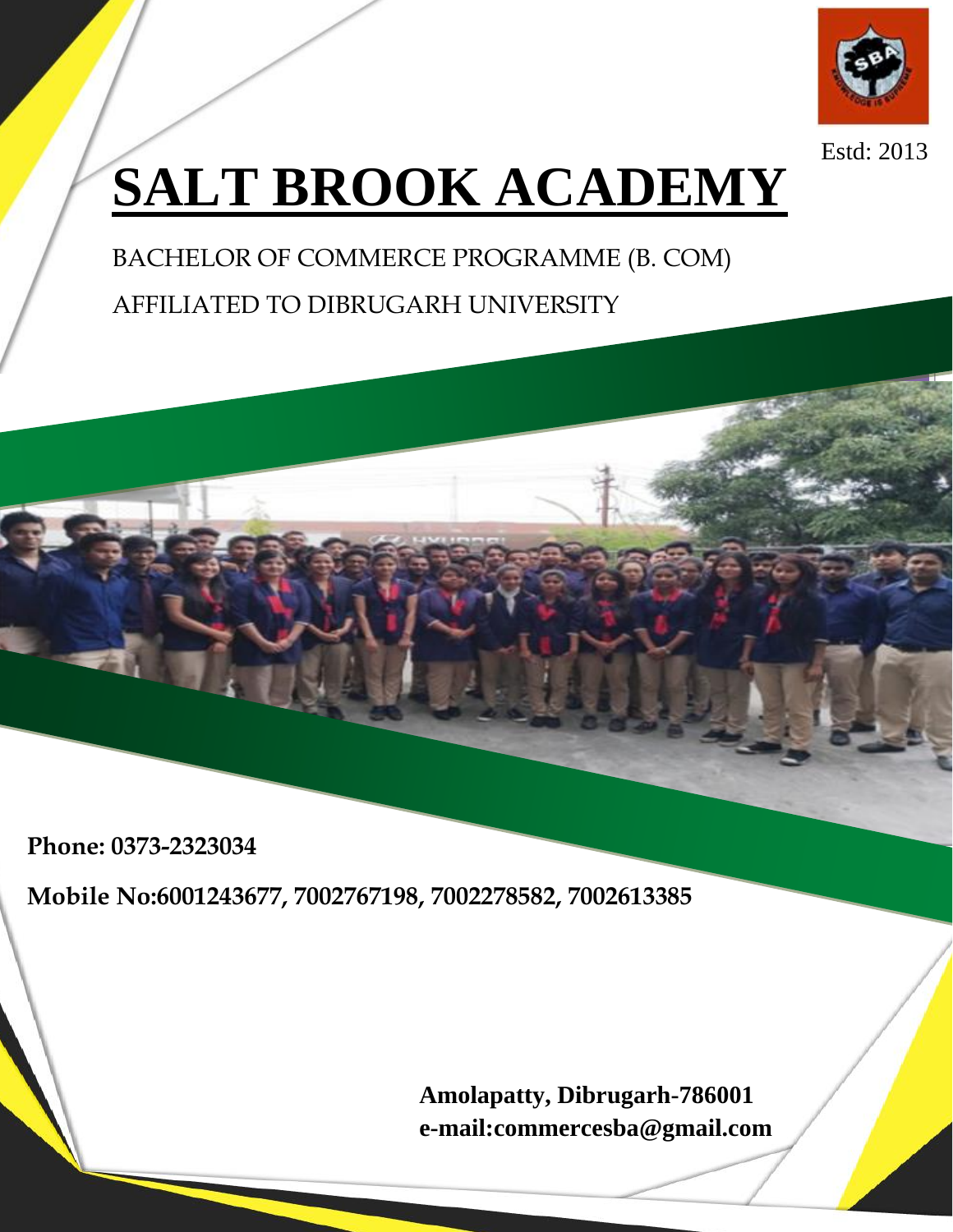

# Message from Director

I have the pleasure to let you know that the Salt Brook Academy Bachelor of Commerce Programme (B. Com) started in 2013 in its Salt Brook School building situated at Amolapatty, Dibrugarh under the 'Society of Salt Brook Academy' has so far completed six years of its glorious existence. The first, second, third and the fourth batch of students admitted in 2013-14, 2014-15, 2015-16 and 2016-17 academic session have successfully passed the B. Com 6<sup>th</sup> Semester final examination under the Dibrugarh University showing a good academic achievement.

Imparting quality education in Commerce has always been our mission and vision. We have a competent team of dedicated faculty members for imparting quality education that our young students need today in order to equip themselves for meeting the ever growing demands of trade, industry and commerce in the fast changing globalised business environment. Two highly experienced distinguished professors are also working in our institution to lead and guide the team of our teachers in various academic and extracurricular programmes.

I assure you that our faculty members are fully committed to take personalised care of all our students in order to help them achieve their goals and ambitions in life.

I wish you all my good luck for a very successful career in Commerce and extend my whole hearted thanks to all our well-wishers for your moral support for turning our dream into a reality.

> **Aswini Dowerah Director** Salt Brook Academy B. Com Programme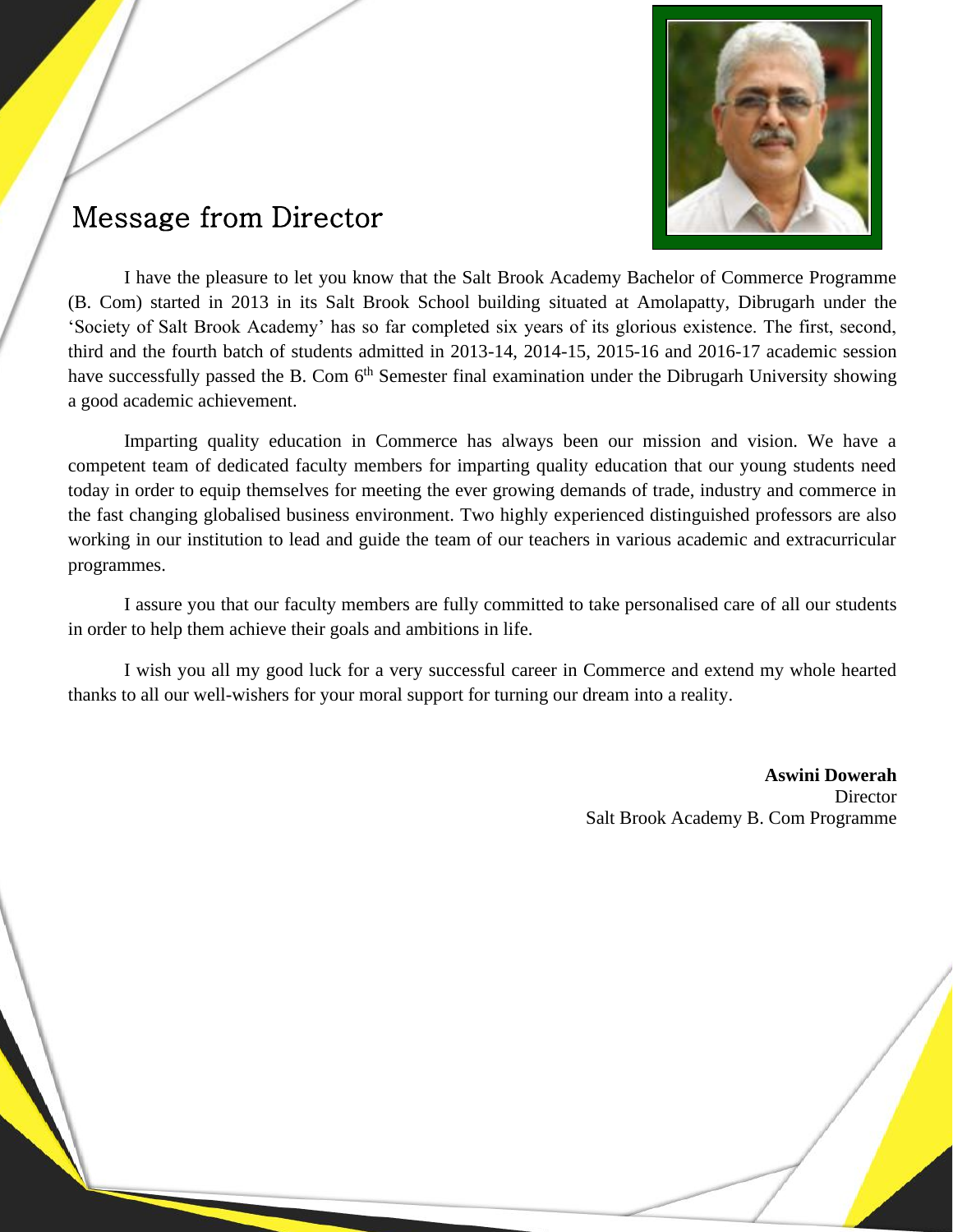# Message from Principal

Dear Student/Guardian,

It is with pleasure that the faculty members and the non-teaching staff of the Salt Brook Academy (B. Com Programme) welcome you to this institution which came into being almost seven years ago. The Salt Brook School established in 1985 has already made a mark amongst the top schools in the state with excellent results and encouraged by its success, the Society of Salt Brook Academy, decided to forge ahead in the field of education and established the Salt Brook Academy a decade later for imparting education in Science in 1995 and Humanities and Commerce in 2005. There is a growing demand for quality education in Commerce at the undergraduate level. In order to meet this need, the Salt Brook Educational Society started the B.Com Programme in conformity with the requirements of the Dibrugarh University in 2013 using the infrastructure of the school at Amolapatty, Dibrugarh. *A very positive trait of the institution is to lay emphasis on quality teaching and personalised care.* The intake capacity of students is kept limited so that teaching is made more effective, exciting and interesting. The smaller number of students also has helped us to maintain a better student teacher ratio.

It is hoped that the students who enter into this temple of learning are infused with a desire for knowledge and are successful in acquiring skills required to face the challenges of life and their career. *Dibrugarh University has also realised the importance of this important aspect of learning and accordingly introduced in their new syllabus under CBCS mode some skilled development and ability enhancement courses besides some generic and discipline specific subjects setting aside the existing Specialty and Non Specialty Programmes but implementation of this new CBCS programme has been made functional with effect from 2019-20 academic session.*

Parents /guardians too also have a responsibility towards their children/wards and we hope that they would extend their cooperation in our efforts to educate and train the students who enroll in this institution.

We look forward to working together in our mission to ensure that our students excel in academics and on completion of their course move out to enter the challenges of the world ahead as competent and complete individuals.

With best wishes.

Kalpana Khound **Principal**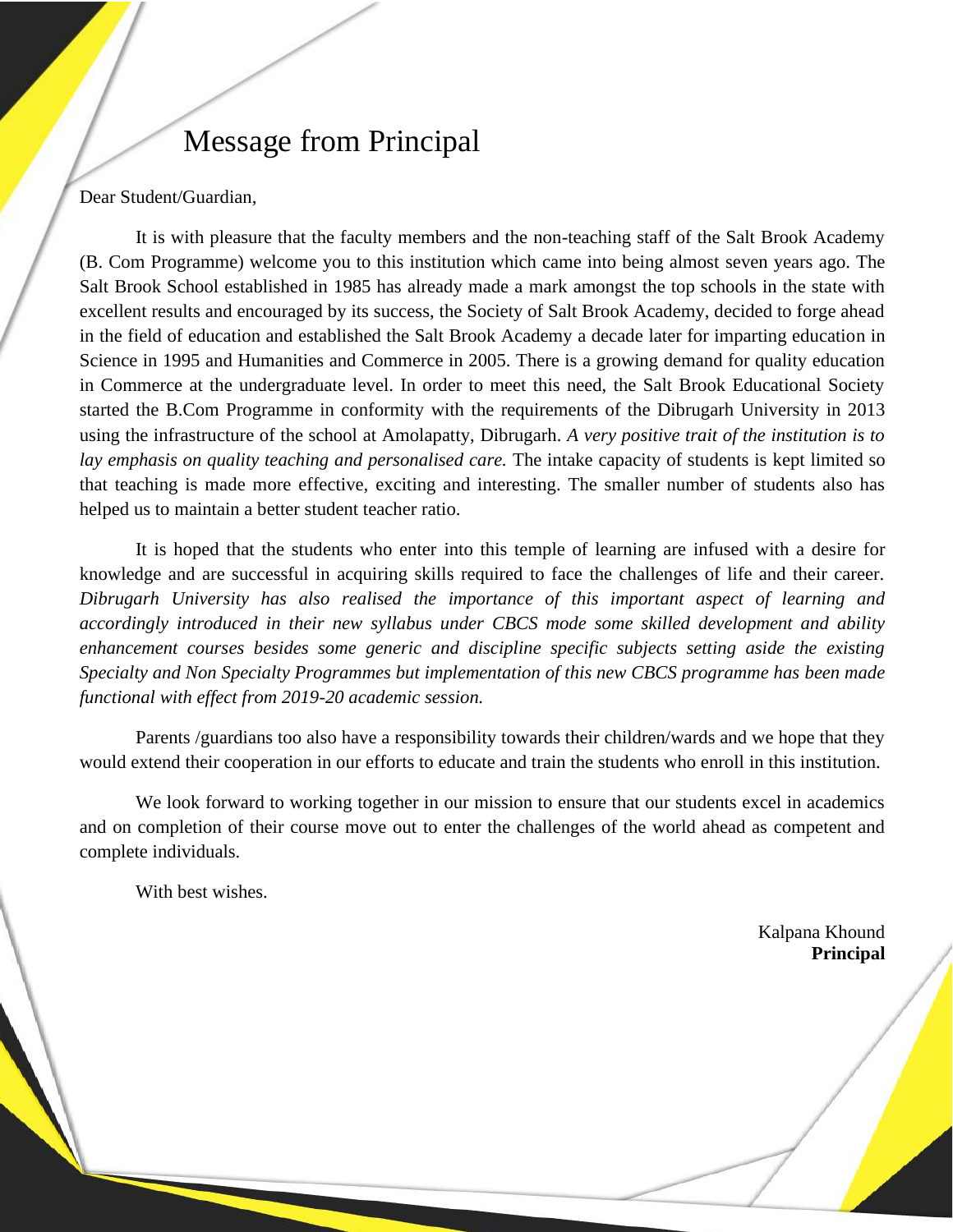#### **HIGHLIGHTS OF THE RESULTS OF OUR FIRST BATCH OF B. COM STUDENTS (2013-2016)**

| 1                           | <b>SPECIALITY</b>               | <b>CLASS</b> |
|-----------------------------|---------------------------------|--------------|
| <b>MALOBI RAJKONWAR **</b>  | <b>MARKETING</b>                | I            |
| <b>JESHMIN AHMED ***</b>    | <b>MARKETING</b>                | L            |
| NIMA SHERPA                 | <b>MARKETING</b>                | I            |
| KHYATI BORDOLOI             | <b>MARKETING</b>                | L            |
| PRIYA KAKOTY                | <b>MARKETING</b>                | L            |
| <b>ANKITA DEBNATH</b>       | <b>ACCOUNTING &amp; FINANCE</b> | T            |
| <b>DIPANKAR DUTTA</b>       | <b>ACCOUNTING &amp; FINANCE</b> | T            |
| <b>SUSHMA BARUAH</b>        | <b>MARKETING</b>                | $\mathbf{I}$ |
| SWAPNA KUMARI RAWANI        | <b>ACCOUNTING &amp; FINANCE</b> | T            |
| <b>AKSHAY DUTTA</b>         | <b>ACCOUNTING &amp; FINANCE</b> | T            |
| <b>ANSHUMAN GOHAIN</b>      | <b>MARKETING</b>                | T            |
| SNIGDHA CHAKRABORTY         | <b>ACCOUNTING &amp; FINANCE</b> | L            |
| <b>BISWAJIT DAS</b>         | <b>ACCOUNTING &amp; FINANCE</b> | L            |
| <b>HRISHIKESH BHARADWAJ</b> | <b>ACCOUNTING &amp; FINANCE</b> | L            |
| <b>SUBHRAJIT BORKOTOKY</b>  | <b>ACCOUNTING &amp; FINANCE</b> | L            |
| <b>SOUBHIK CHOWDHURY</b>    | <b>ACCOUNTING &amp; FINANCE</b> | L            |
| <b>SHOAIB KHAN</b>          | <b>ACCOUNTING &amp; FINANCE</b> | $\mathbf{I}$ |
|                             |                                 |              |

#### **HIGHLIGHTS OF THE RESULTS OF OUR FIRST BATCH OF B. COM STUDENTS (2015-2018)**



**Sayantan Guha Mazumdar secured first class 2nd position in Accounting & Finance**



**Shubham Kumar Singh secured first class 2nd position in Marketing**



**Ritashree Borah secured first class 3rd position in Marketing.**

\*\* 2nd position in Dibrugarh University, \*\*\* 3rd position in Dibrugarh University

#### **HIGHLIGHTS OF THE RESULTS OF OUR FIRST BATCH OF B. COM STUDENTS (2014-2017)**

| <b>NAME</b>               | <b>SPECIALITY</b>               | <b>CLASS</b> |
|---------------------------|---------------------------------|--------------|
| PRIYANKA SHARMA           | <b>ACCOUNTING &amp; FINANCE</b> |              |
| <b>MEHTAB AHMED</b>       | <b>MARKETING</b>                |              |
| <b>SURAJIT NAHA</b>       | <b>MARKETING</b>                |              |
| <b>SUMANTRA MUKHERJEE</b> | <b>ACCOUNTING &amp; FINANCE</b> |              |
| <b>JIBON GURUNG</b>       | <b>ACCOUNTING &amp; FINANCE</b> |              |
| <b>BIJOY ROY</b> *        | <b>E-COMMERCE</b>               |              |

\*only one to secure1st Class 1stposition in Dibrugarh University.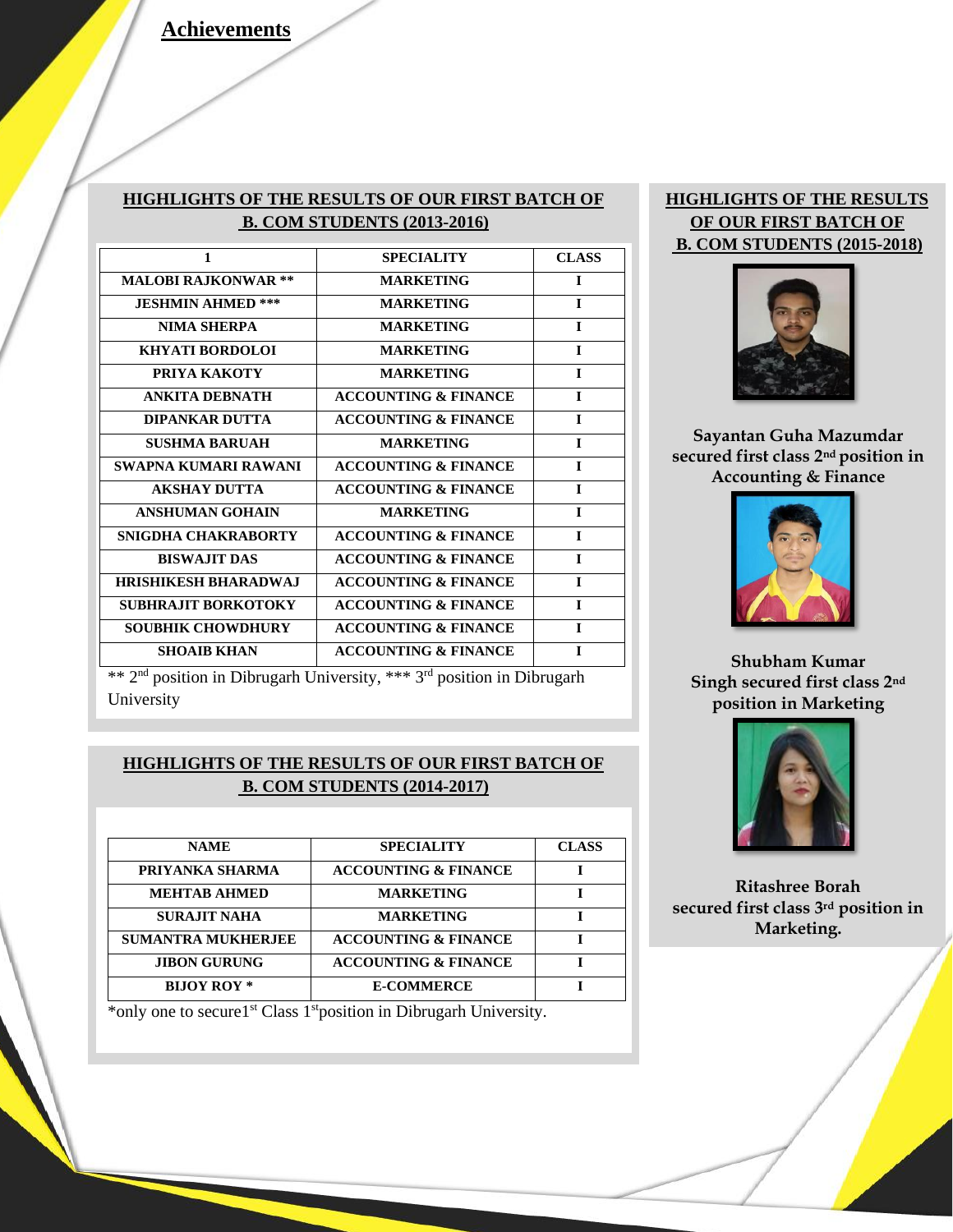## **OUR STUDENTS' PARTICIPATION IN SOME EVENTS & PROJECTS OF THE INSTITUTION:**

As desired by the Dibrugarh University, a health and sanitation club has been formed in the institution for implementation of Swatch Bharat Abhiyan (Gramin). Faculty members and student members have attended and participated in meetings organised by Dibrugarh University for implementation of the mission/project. In order to create awareness regarding the need to have a healthy lifestyle, our students have enacted short plays in Government schools in semi urban areas. Our institution emphasises that the young students who enrol here should have empathy for the less fortunate and bring some succour to them. Our students have as part of this effort visited slums and also interacted with inmates of an old age home in a semi urban area.



Members of "Health and Sanitation Club" of the college participating in a Street Play on Health, Water and Sanitation in Mankata M. E. School.



Visit to Kalyan Ashram Old Age Home, Moran by students. The students prepared a meal and served the inmates. Useful items were also distributed.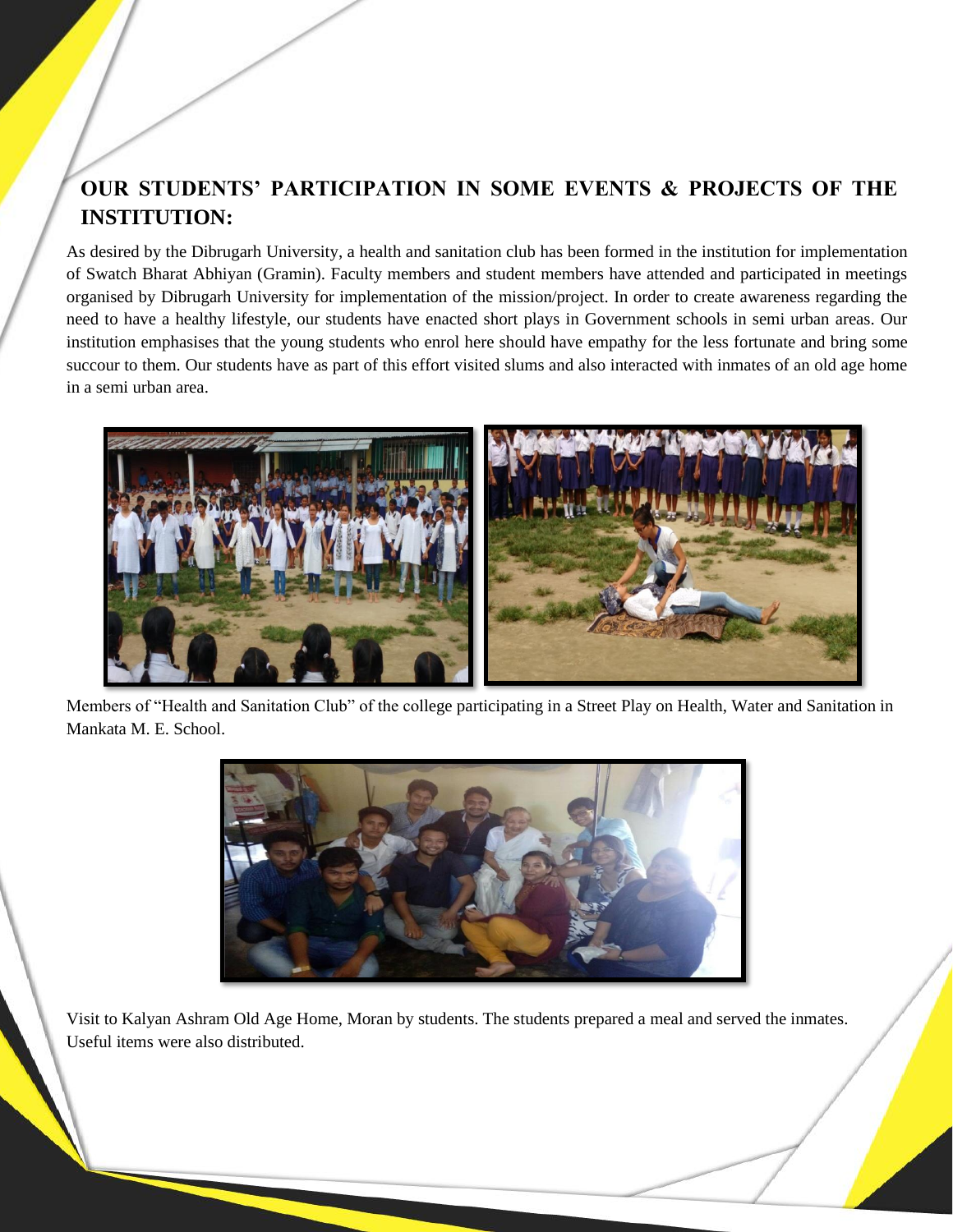#### **Admission Procedure:**

A student who has passed the Higher Secondary Examination (10+2) in Commerce/Science/Arts of AHSEC/CBSE/ICSE or equivalent examination recognised by the Dibrugarh University shall be eligible for admission into B. Com (Speciality) Programme under semester system**.**

#### **Course of Study in Commerce Stream:**

We are fully equipped to implement the new B.Com (Hons) Course under CBCS system (Choice Based Credit System) which has been introduced by Dibrugarh University with effect from 2019-20 academic session.

#### **Course Structure of B.Com (Hons) Programme Under CBCS**

| Semester     | Course                             | Course<br>Code          | Title                                                                  | Credit          | Remarks                                                       |                     |                                                                           |       | c) Security Analysis and<br>Portfolio Management<br>d) Service Marketing<br>e) Banking and Insurance<br>f) Computerised Accounting |        |                                              |
|--------------|------------------------------------|-------------------------|------------------------------------------------------------------------|-----------------|---------------------------------------------------------------|---------------------|---------------------------------------------------------------------------|-------|------------------------------------------------------------------------------------------------------------------------------------|--------|----------------------------------------------|
| I            | Core                               | C 101<br>C 102          | <b>Financial Accounting</b><br><b>Business Law</b>                     | 6<br>6          | Compulsory                                                    |                     |                                                                           |       |                                                                                                                                    |        |                                              |
|              | Generic<br>Elective                | G 101                   | Micro Economics                                                        | 6               | Compulsory                                                    |                     |                                                                           |       | System<br>g) Financial Markets,                                                                                                    |        |                                              |
|              | Ability<br>Enhancement             | $\mathbf{A}\mathbf{E}$  | Environmental Studies                                                  | $\overline{c}$  | Compulsory                                                    |                     |                                                                           |       | Institutions and<br><b>Financial Services</b>                                                                                      |        |                                              |
|              |                                    | 101                     |                                                                        |                 |                                                               | <b>Total Credit</b> |                                                                           |       | 24                                                                                                                                 |        |                                              |
| Total Credit |                                    |                         |                                                                        | 20              | Compulsory                                                    | VI                  | Core<br>C <sub>613</sub><br>Auditing and Corporate<br>C 614<br>Governance |       |                                                                                                                                    | 6<br>6 | Compulsory<br>Compulsory                     |
| $\mathbf{I}$ | Core                               | C 203<br>$C$ 204        | Corporate Accounting<br>Corporate Law                                  | 6<br>6          | Compulsory                                                    |                     | Discipline<br>Specific<br>elective                                        | D 603 | <b>Indirect Tax Law</b>                                                                                                            |        |                                              |
|              | Generic<br>Elective                | G202                    | Macro Economics                                                        | 6               | Compulsory                                                    |                     |                                                                           |       | Group-B<br>a) Fundamentals of Investment<br>b) Consumer Affairs and<br><b>Customer Care</b><br>c) Business Tax<br>Procedures and   | 6      | Students shall<br>Have to opt for<br>any two |
|              | Ability<br>Enhancement             | AE<br>202               | <b>Business Communication</b>                                          | $\mathbf{2}$    | Compulsory                                                    |                     |                                                                           |       |                                                                                                                                    |        | courses from<br>Group-B                      |
| Total Credit |                                    |                         |                                                                        | 20              | Compulsory                                                    |                     |                                                                           |       | Management<br>d) International Business                                                                                            | 6      |                                              |
| Ш            | Core                               | C 305<br>C 306<br>C 307 | Human Resource<br>Management<br>Income Tax Law and                     | 6<br>6<br>6     | Compulsory                                                    |                     |                                                                           | D 604 | e) Industrial Relations and<br>Labour Laws<br>Business Research<br>f)<br>Methods<br>and                                            |        |                                              |
|              |                                    |                         | Practice                                                               |                 |                                                               |                     |                                                                           |       | Project Work                                                                                                                       |        |                                              |
|              |                                    |                         | Management<br>Principles and<br>Application                            |                 |                                                               | <b>Total Credit</b> |                                                                           |       |                                                                                                                                    | 24     |                                              |
|              |                                    |                         |                                                                        |                 |                                                               | <b>Grand Total</b>  |                                                                           |       |                                                                                                                                    | 144    |                                              |
|              | Generic<br>Elective                | G 303                   | <b>Business Statistics</b>                                             | 6               | Compulsory                                                    |                     |                                                                           |       |                                                                                                                                    |        |                                              |
|              | Skill<br>Enhancement               | SE 302                  | E-Commerce                                                             | $\overline{4}$  | Compulsory                                                    |                     |                                                                           |       |                                                                                                                                    |        |                                              |
| Total Credit |                                    | 28                      | Compulsory                                                             |                 |                                                               |                     |                                                                           |       |                                                                                                                                    |        |                                              |
| IV           | Core                               | $C$ 408<br>$C$ 409      | <b>Cost Accounting</b><br><b>Business</b><br>Mathematics               | 6<br>6<br>6     | Compulsory                                                    |                     |                                                                           |       |                                                                                                                                    |        |                                              |
|              |                                    | C <sub>410</sub>        | Computer<br>Application<br>in Business                                 |                 |                                                               |                     |                                                                           |       |                                                                                                                                    |        |                                              |
|              |                                    | G 404                   | Indian Economy                                                         | 6               | Compulsory                                                    |                     |                                                                           |       |                                                                                                                                    |        |                                              |
|              |                                    | <b>SE 403</b>           | Entrepreneurship                                                       | $\overline{4}$  | Compulsory                                                    |                     |                                                                           |       |                                                                                                                                    |        |                                              |
| Total Credit |                                    |                         | 28                                                                     |                 |                                                               |                     |                                                                           |       |                                                                                                                                    |        |                                              |
| $\mathbf{V}$ | Core                               | C 511<br>C 512          | Principles of Marketing<br>Fundamentals of Financial<br>Management     | $\sqrt{6}$<br>6 | Compulsory                                                    |                     |                                                                           |       |                                                                                                                                    |        |                                              |
|              | Discipline<br>Specific<br>Elective | D 501<br>D 502          | Group-A<br>a) Management<br>Accounting<br>b) Corporate Tax<br>Planning | 6<br>6          | Student shall<br>choose any<br>two courses<br>from<br>group-A |                     |                                                                           |       |                                                                                                                                    |        |                                              |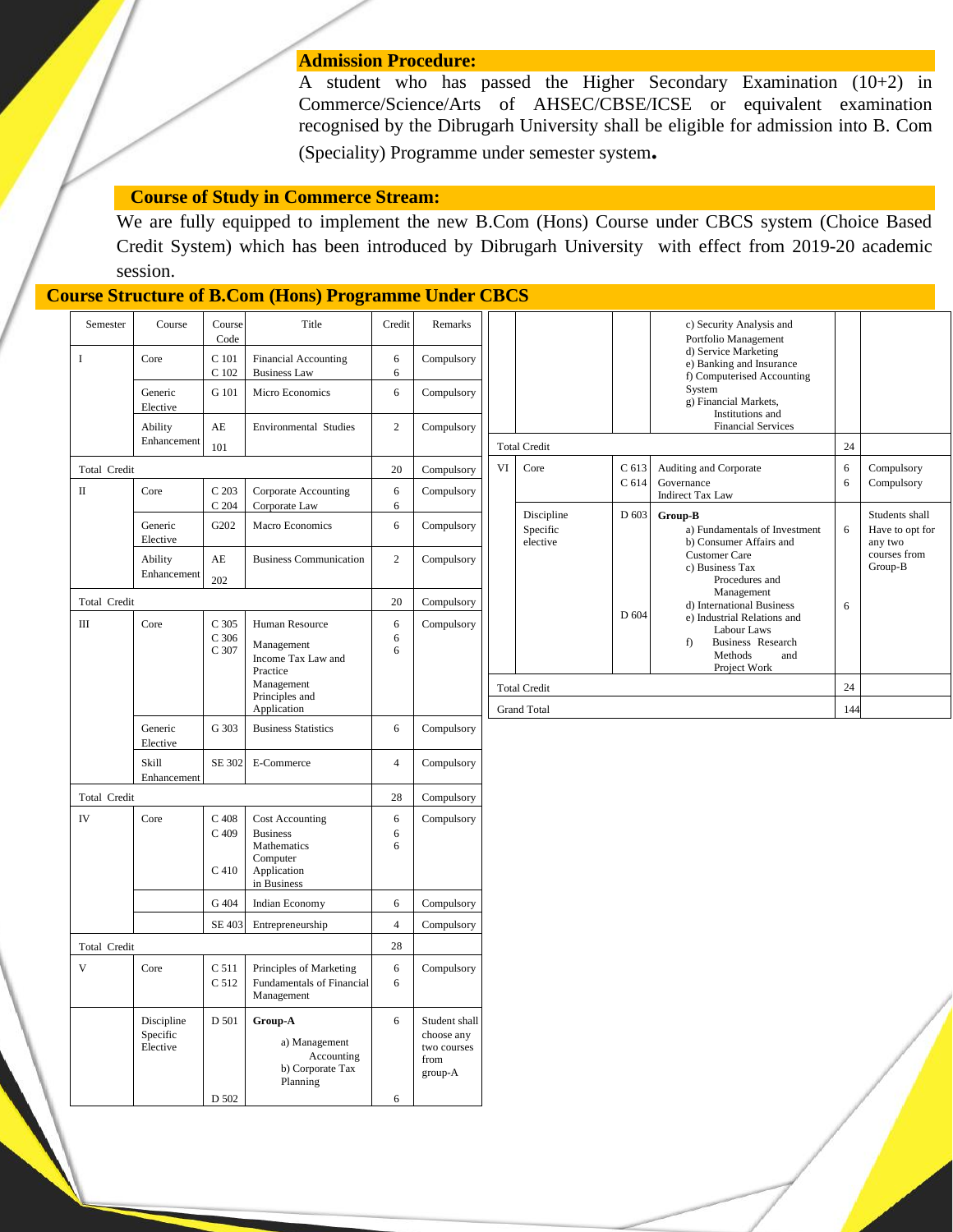### PROFILE OF FACULTY MEMBERS:



**Kalpana Khound** Principal Salt Brook Academy (B Com Programme) Formerly Principal i/c & HeadDepartment of English. DHSK Commerce College, Dibrugarh



Department of Accounting & Finance. Salt Brook Academy (B Com Programme) Formerly Vice Principal & Head Accounting & Finance DHSK Commerce College, Dibrugarh



**Reetom Raj Sarmah** Faculty Department of Accounting & Finance



**Bibhuti Bora** Faculty Department of E-Commerce



**Bonti Baishya** Guest Faculty Department of English



**Parswa Jyoti Neog** Faculty Department of Economics



**Barsha Ghosh** Guest Faculty Department of Marketing

#### **PROFILE OF THE MANAGING COMMITTEE OF THE SALT BROOK ACADEMY B.COM PROGRAMME:**

| $\mathbf{1}$   | Dr. K. C. Baruah.<br>Eminent Educationist & Retired Professor, Department of Physics.<br>Dibrugarh University.                                                                                                                                                         | President                                  |
|----------------|------------------------------------------------------------------------------------------------------------------------------------------------------------------------------------------------------------------------------------------------------------------------|--------------------------------------------|
| $\overline{2}$ | Mr. Aswini Dowerah<br>Educationist & Entrepreneur                                                                                                                                                                                                                      | Director/Secretary                         |
| 3              | Prof. Kalpana Khound<br>Formerly Principal i/c & Head, Department of English, DHSK Commerce<br>College, Dibrugarh                                                                                                                                                      | Principal SBA (B. Com<br>Programme)/Member |
| 4              | Dr. Chimun Nath<br>Associate Professor & Head. Department of Commerce<br>Dibrugarh University, Dibrugarh                                                                                                                                                               | Member                                     |
| 5              | Dr. T. K. Goswami<br>Professor, Department of Applied Geology<br>Dibrugarh University, Dibrugarh                                                                                                                                                                       | Member                                     |
| 6              | Prof. Nasim Wazid Ali,<br>Formerly Vice Principal & Head,<br>Department of Accounting & Finance, DHSK Commerce College, Dibrugarh<br>Presently, Faculty (Part-time)<br>Centre for Management Studies, DU (BBA & MBA)<br>Directorate of Distance Education, DU (M. Com) | Faculty/Member                             |
| 7              | Guardians' Representative (To be nominated)                                                                                                                                                                                                                            | Member                                     |
| $\,$ 8 $\,$    | Guardians' Representative (To be nominated)                                                                                                                                                                                                                            | Member                                     |
| 9              | Guardians' Representative (To be nominated)                                                                                                                                                                                                                            | Member                                     |
| 10             | Ms. Juri Baruah<br>Coordinator, Salt Brook Academy (B Com Programme) & Teacher, Salt Brook<br>School. Dibrugarh                                                                                                                                                        | Member                                     |